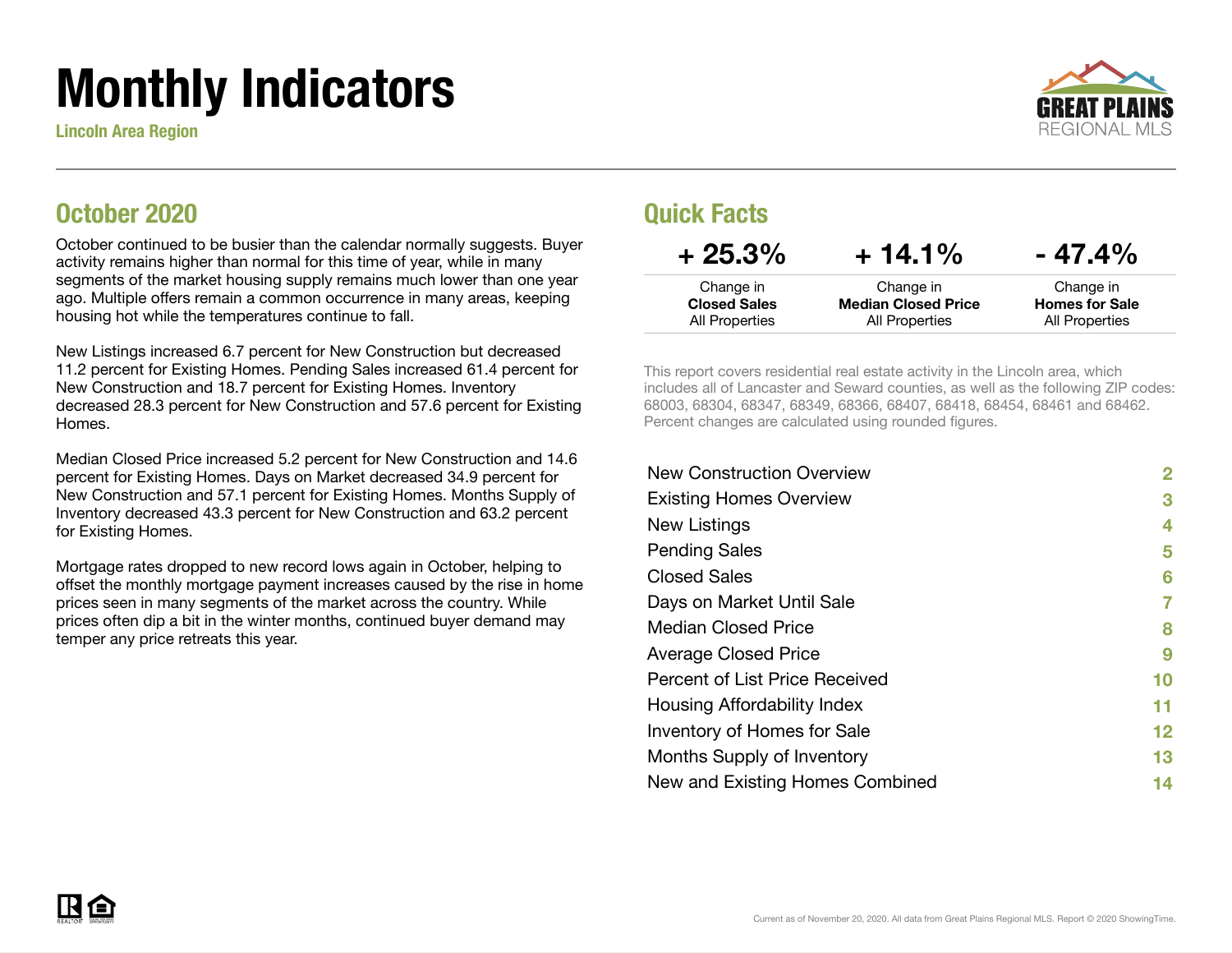### New Construction Overview

Key metrics by report month and for year-to-date (YTD) starting from the first of the year. New Construction properties only.



| <b>Key Metrics</b>                    | <b>Historical Sparkbars</b>                                                  | 10-2019   | 10-2020   | % Change | <b>YTD 2019</b> | <b>YTD 2020</b> | % Change |
|---------------------------------------|------------------------------------------------------------------------------|-----------|-----------|----------|-----------------|-----------------|----------|
| <b>New Listings</b>                   | 10-2018<br>4-2019<br>10-2019<br>$4 - 2020$<br>$10 - 2020$                    | 105       | 112       | $+6.7%$  | 1,069           | 1,159           | $+8.4%$  |
| <b>Pending Sales</b>                  | $10 - 2018$<br>$4 - 2019$<br>10-2019<br>$4 - 2020$<br>$10 - 2020$            | 44        | $71$      | $+61.4%$ | 574             | 747             | $+30.1%$ |
| <b>Closed Sales</b>                   | $4 - 2019$<br>10-2019<br>$4 - 2020$<br>10-2020<br>10-2018                    | 53        | 67        | $+26.4%$ | 569             | 623             | $+9.5%$  |
| Days on Market Until Sale             | $10 - 2018$<br>$4 - 2019$<br>10-2019<br>$4 - 2020$<br>10-2020                | 63        | 41        | $-34.9%$ | 56              | 58              | $+3.6%$  |
| <b>Median Closed Price</b>            | 10-2018<br>$4 - 2019$<br>10-2019<br>$4 - 2020$<br>10-2020                    | \$321,800 | \$338,490 | $+5.2%$  | \$306,489       | \$326,089       | $+6.4%$  |
| <b>Average Closed Price</b>           | $10 - 2018$<br>$4 - 2019$<br>10-2019<br>$4 - 2020$<br>10-2020                | \$337,552 | \$340,870 | $+1.0%$  | \$316,452       | \$337,278       | $+6.6%$  |
| <b>Percent of List Price Received</b> | $10 - 2018$<br>$4 - 2019$<br>10-2019<br>$4 - 2020$<br>10-2020                | 100.4%    | 101.3%    | $+0.9%$  | 100.6%          | 100.6%          | 0.0%     |
| <b>Housing Affordability Index</b>    | $10 - 2018$<br>$4 - 2019$<br>10-2019<br>$4 - 2020$<br>10-2020                | 107       | 106       | $-0.9%$  | 113             | 110             | $-2.7%$  |
| <b>Inventory of Homes for Sale</b>    | <b>THE REAL</b><br>10-2018<br>$4 - 2019$<br>10-2019<br>$4 - 2020$<br>10-2020 | 332       | 238       | $-28.3%$ |                 |                 |          |
| <b>Months Supply of Inventory</b>     | $4 - 2019$<br>10-2018<br>10-2019<br>$4 - 2020$<br>10-2020                    | 6.0       | 3.4       | $-43.3%$ |                 |                 |          |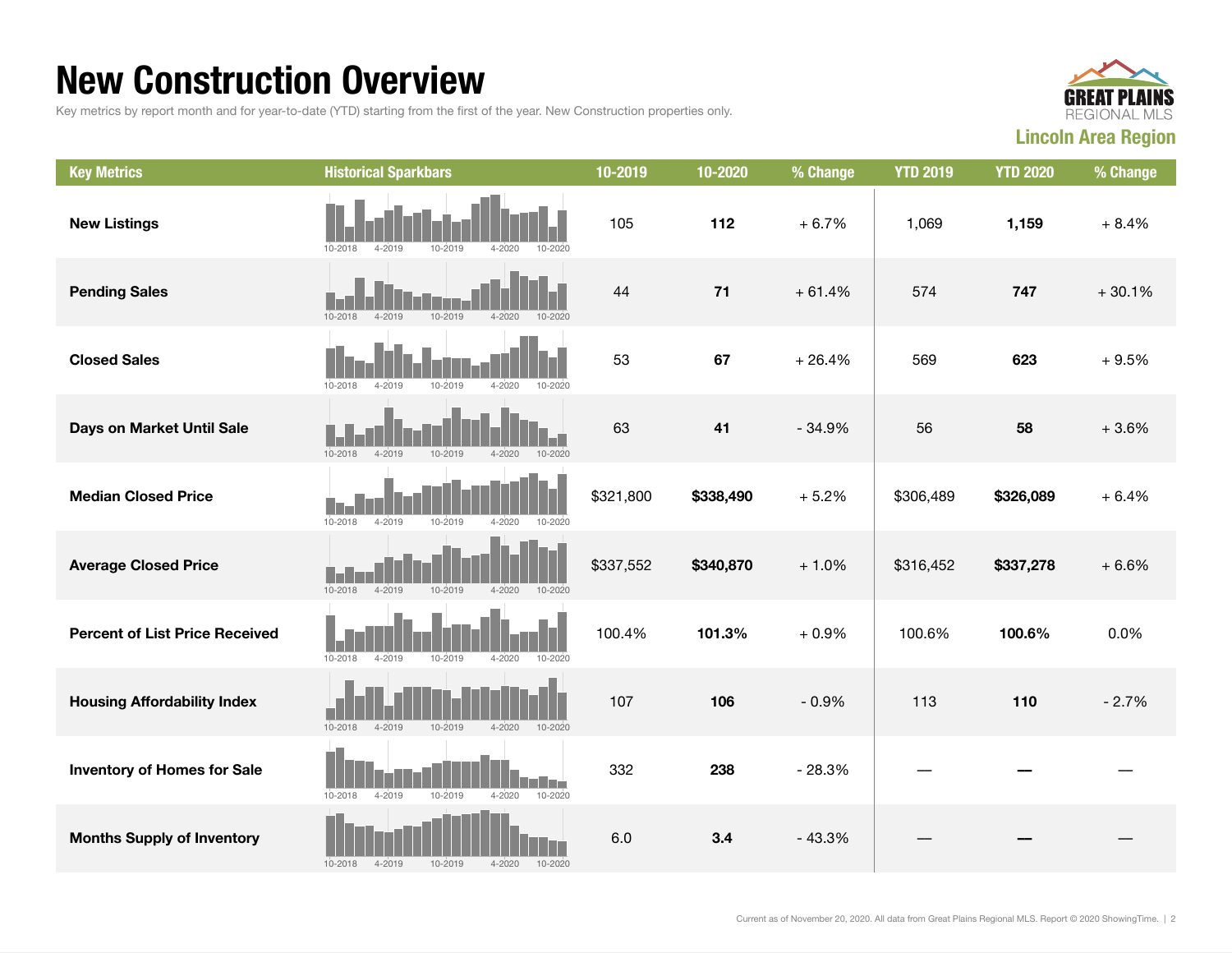## Existing Homes Overview

Key metrics by report month and for year-to-date (YTD) starting from the first of the year. Existing Homes properties only.



| <b>Key Metrics</b>                    | <b>Historical Sparkbars</b>                                       | 10-2019   | 10-2020          | % Change | <b>YTD 2019</b> | <b>YTD 2020</b> | % Change |
|---------------------------------------|-------------------------------------------------------------------|-----------|------------------|----------|-----------------|-----------------|----------|
| <b>New Listings</b>                   | 10-2018<br>$4 - 2019$<br>10-2019<br>$4 - 2020$<br>10-2020         | 483       | 429              | $-11.2%$ | 4,848           | 4,545           | $-6.3%$  |
| <b>Pending Sales</b>                  | $10 - 2018$<br>$4 - 2019$<br>$10 - 2019$<br>$4 - 2020$<br>10-2020 | 316       | 375              | $+18.7%$ | 3,597           | 4,010           | $+11.5%$ |
| <b>Closed Sales</b>                   | $4 - 2019$<br>10-2019<br>$4 - 2020$<br>$10 - 2018$<br>10-2020     | 347       | 434              | $+25.1%$ | 3,438           | 3,725           | $+8.3%$  |
| Days on Market Until Sale             | $10 - 2018$<br>$4 - 2019$<br>10-2019<br>$4 - 2020$<br>10-2020     | 21        | $\boldsymbol{9}$ | $-57.1%$ | 22              | 17              | $-22.7%$ |
| <b>Median Closed Price</b>            | $10 - 2018$<br>$4 - 2019$<br>10-2019<br>$4 - 2020$<br>10-2020     | \$191,950 | \$220,000        | $+14.6%$ | \$189,000       | \$207,000       | $+9.5%$  |
| <b>Average Closed Price</b>           | $10 - 2018$<br>$4 - 2019$<br>$10 - 2019$<br>$4 - 2020$<br>10-2020 | \$220,811 | \$249,923        | $+13.2%$ | \$220,030       | \$236,598       | $+7.5%$  |
| <b>Percent of List Price Received</b> | 4-2019<br>10-2019<br>$10 - 2018$<br>$4 - 2020$<br>10-2020         | 98.2%     | 100.6%           | $+2.4%$  | 98.5%           | 99.8%           | $+1.3%$  |
| <b>Housing Affordability Index</b>    | $10 - 2018$<br>$4 - 2019$<br>10-2019<br>$4 - 2020$<br>10-2020     | 180       | 162              | $-10.0%$ | 183             | 173             | $-5.5%$  |
| <b>Inventory of Homes for Sale</b>    | 10-2018<br>$4 - 2019$<br>10-2019<br>4-2020<br>10-2020             | 627       | 266              | $-57.6%$ |                 |                 |          |
| <b>Months Supply of Inventory</b>     | $4 - 2019$<br>10-2019<br>$4 - 2020$<br>10-2018<br>10-2020         | 1.9       | 0.7              | $-63.2%$ |                 |                 |          |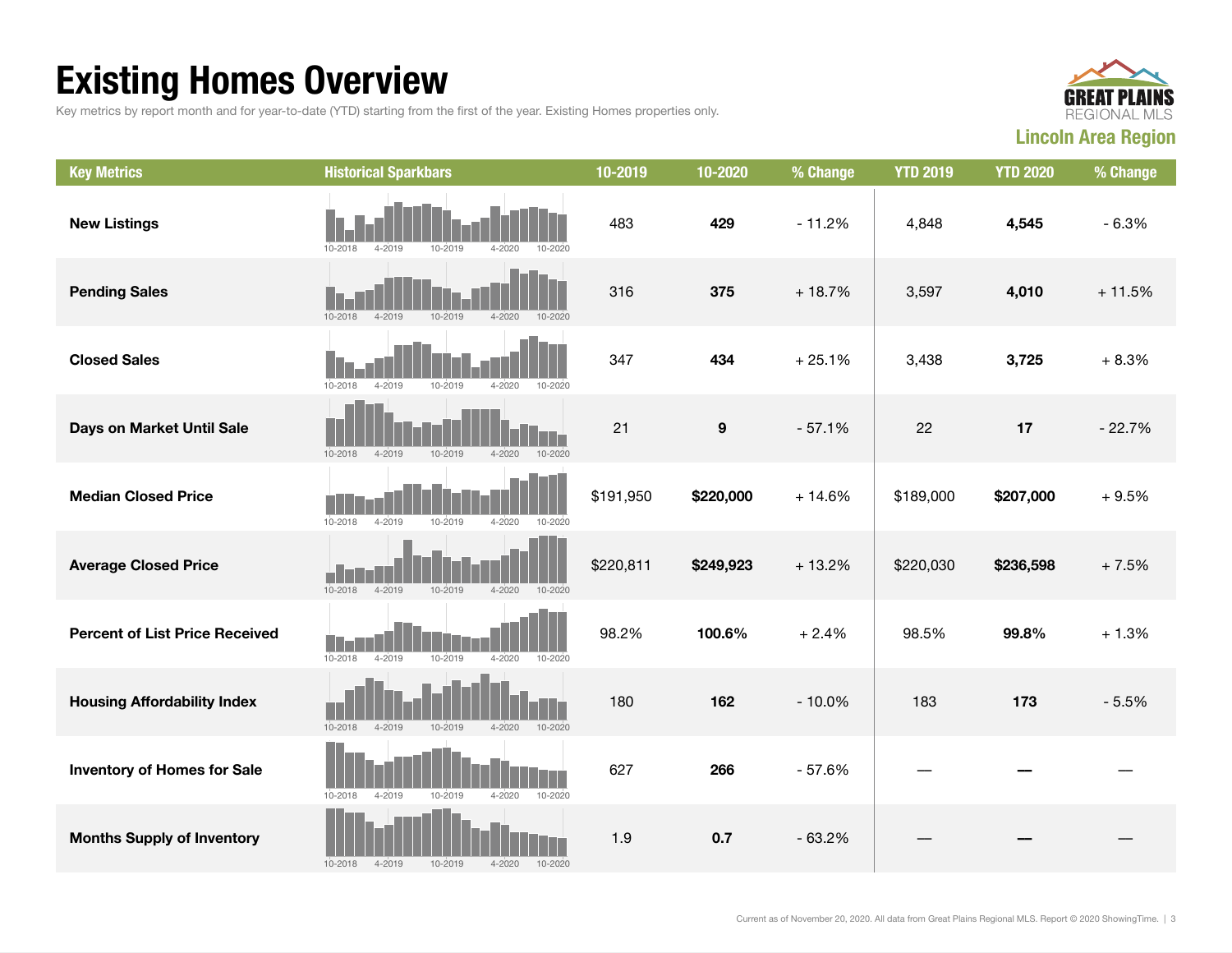## New Listings

A count of the properties that have been newly listed on the market in a given month.







#### Current as of November 20, 2020. All data from Great Plains Regional MLS. Report © 2020 ShowingTime. | 4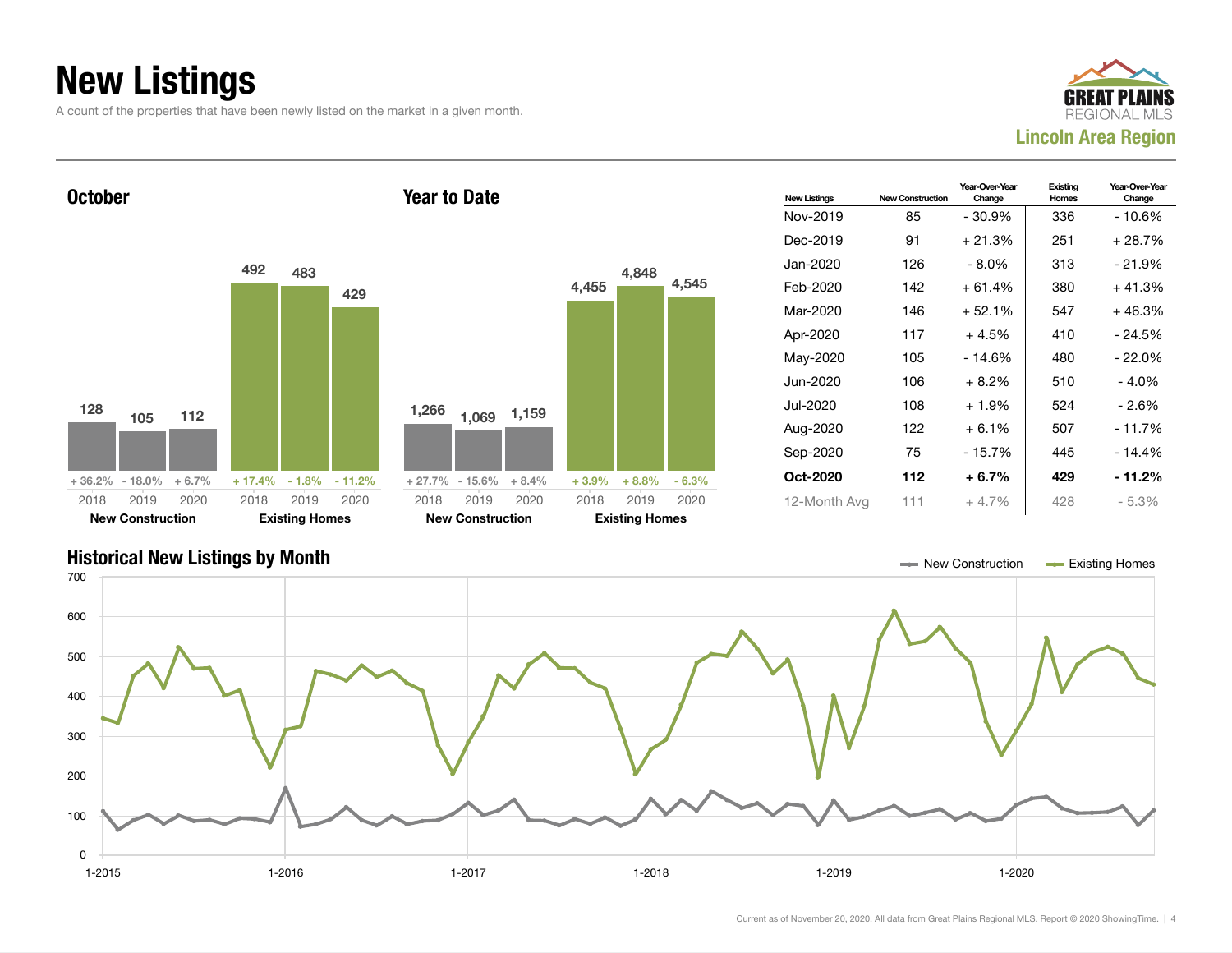## Pending Sales

A count of the properties on which offers have been accepted in a given month.





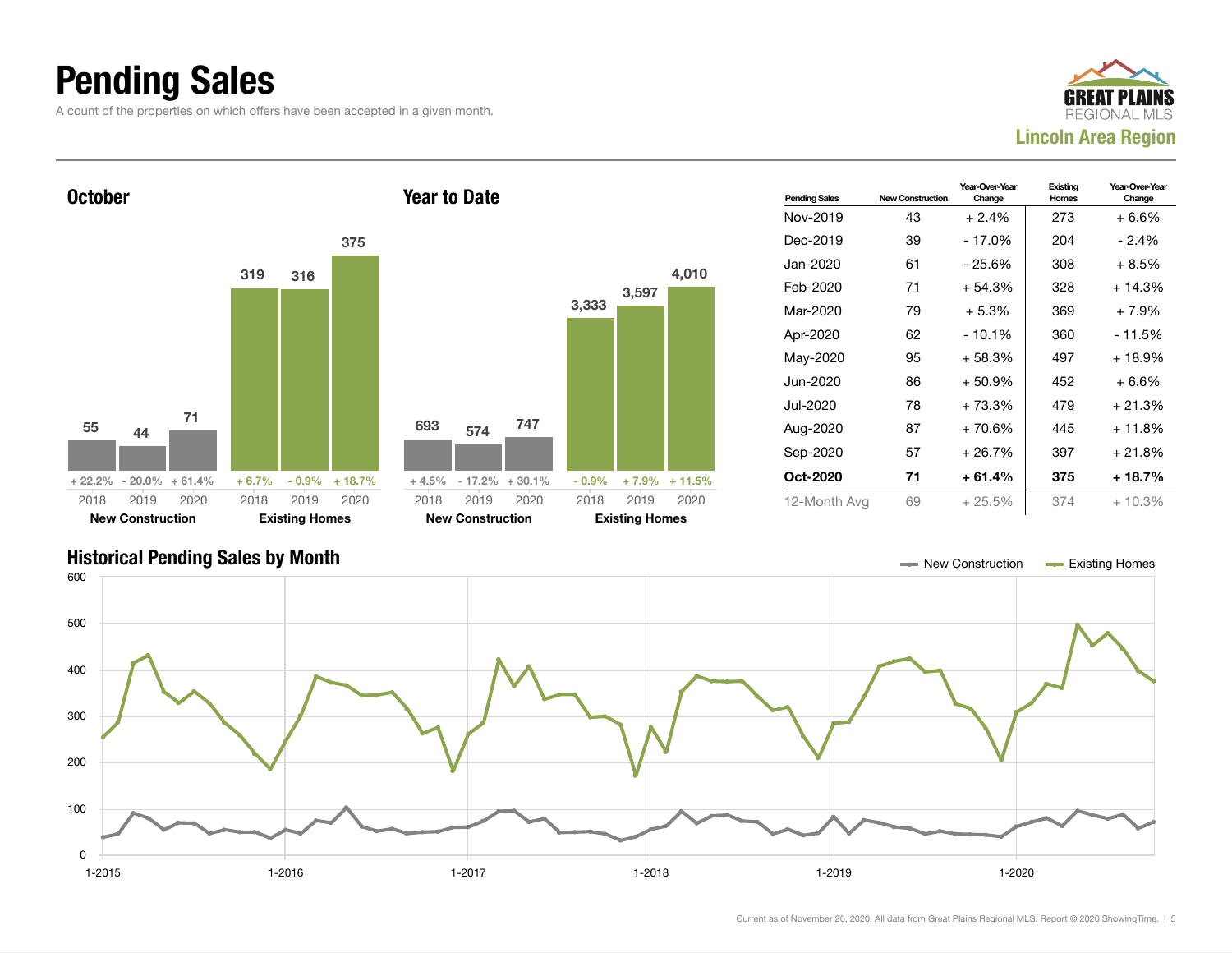#### Closed Sales

A count of the actual sales that closed in a given month.





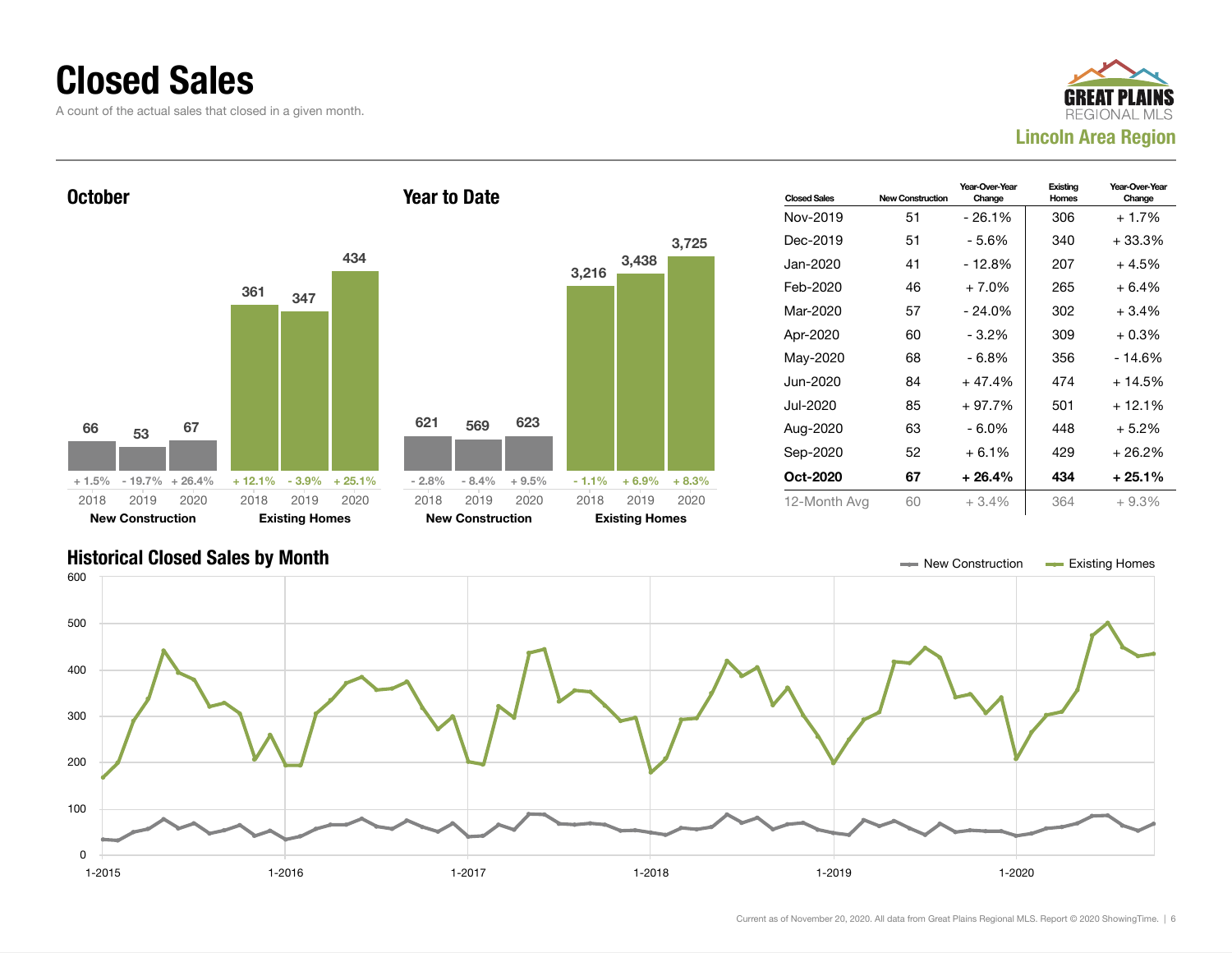#### Days on Market Until Sale

Average number of days between when a property is listed and when an offer is accepted in a given month.





|                                               | LULU. THIU IU HUL LIIU UYULUUU UI LIIU IHUIVIUULI IIYUI UU UDUYU. |  |
|-----------------------------------------------|-------------------------------------------------------------------|--|
| Historical Days on Market Until Sale by Month | $\equiv$ New Construction $\equiv$ Existing Homes                 |  |

| Days on Market | <b>New Construction</b> | Year-Over-Year<br>Change | Existing<br><b>Homes</b> | Year-Over-Year<br>Change |
|----------------|-------------------------|--------------------------|--------------------------|--------------------------|
| Nov-2019       | 79                      | + 119.4%                 | 21                       | $0.0\%$                  |
| Dec-2019       | 62                      | $+10.7%$                 | 29                       | $-9.4%$                  |
| Jan-2020       | 60                      | $+57.9%$                 | 29                       | $-19.4%$                 |
| Feb-2020       | 71                      | $+42.0%$                 | 29                       | - 12.1%                  |
| Mar-2020       | 51                      | $-1.9%$                  | 29                       | - 12.1%                  |
| Apr-2020       | 80                      | $+1.3%$                  | 21                       | $-19.2%$                 |
| May-2020       | 71                      | $+14.5%$                 | 14                       | - 26.3%                  |
| Jun-2020       | 62                      | $+26.5%$                 | 18                       | - 10.0%                  |
| Jul-2020       | 59                      | $+31.1%$                 | 16                       | $+6.7%$                  |
| Aug-2020       | 48                      | $-12.7%$                 | 12                       | - 36.8%                  |
| Sep-2020       | 33                      | $-37.7%$                 | 12                       | $-29.4%$                 |
| Oct-2020       | 41                      | $-34.9%$                 | 9                        | - 57.1%                  |
| 12-Month Avg*  | 60                      | $+11.1%$                 | 18                       | - 19.8%                  |

\* Days on Market for all properties from November 2019 through October 2020. This is not the average of the individual figures above.

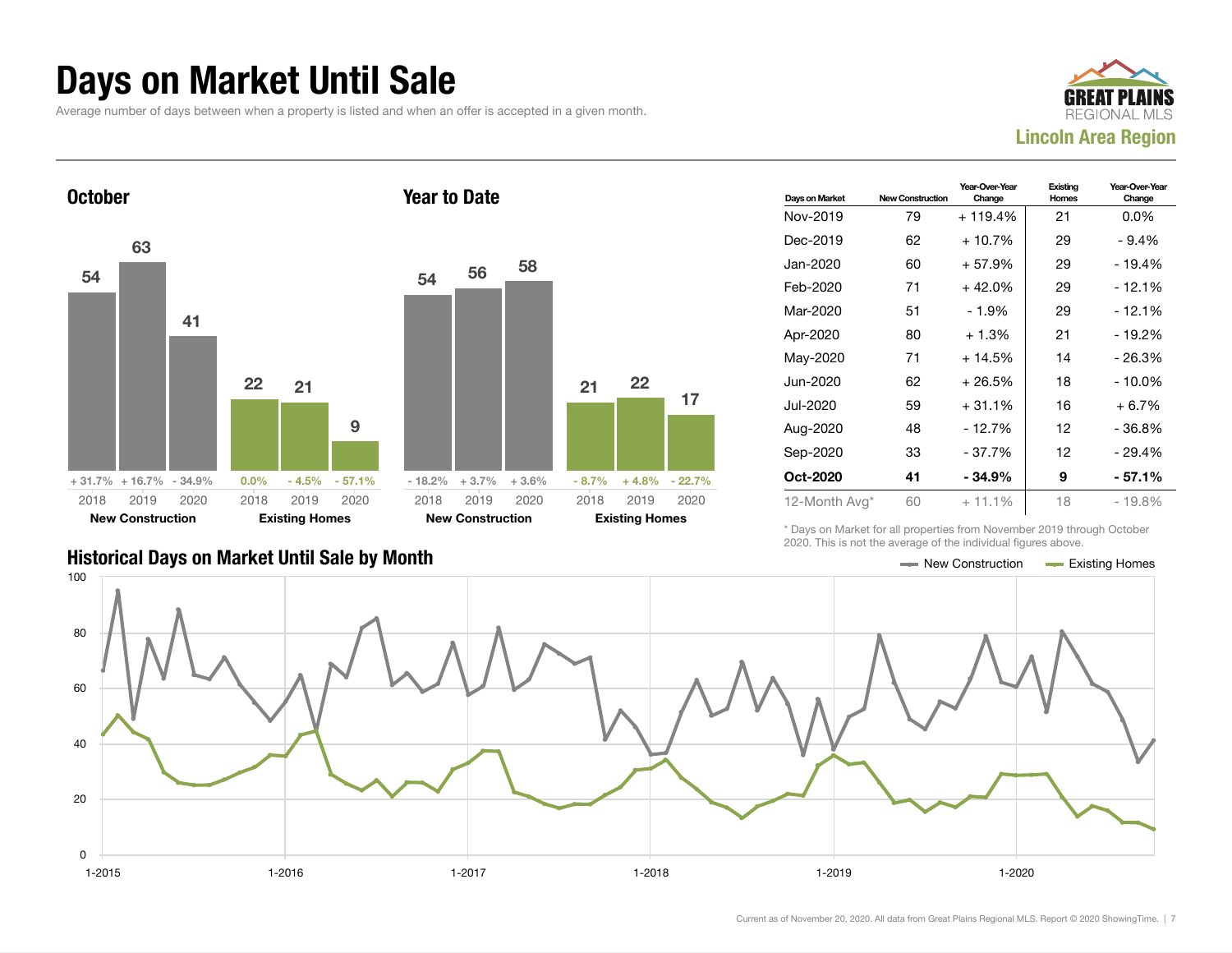### Median Closed Price

Point at which half of the sales sold for more and half sold for less, not accounting for seller concessions, in a given month.



**October** \$293,500 \$321,800 \$338,490 + 8.3% + 9.6% + 5.2% \$178,000 \$191,950 \$220,000  $+ 6.3\% + 7.8\% + 14.6\%$ 2018 New Construction 2019 2020 2018 Existing Homes 2019 2020 Year to Date \$295,650 \$306,489 \$326,089  $+ 5.6\% + 3.7\% + 6.4\%$ \$180,000 + 9.1% + 5.0% + 9.5% 2018 New Construction 2019 2020 2018

| <b>Median Closed Price</b> | <b>New Construction</b> | Year-Over-Year<br>Change | Existing<br>Homes | Year-Over-Year<br>Change |
|----------------------------|-------------------------|--------------------------|-------------------|--------------------------|
| Nov-2019                   | \$329,136               | + 16.4%                  | \$181,875         | $+1.0\%$                 |
| Dec-2019                   | \$309,900               | + 11.5%                  | \$190,000         | + 5.6%                   |
| Jan-2020                   | \$317,900               | $+5.5\%$                 | \$186.000         | + 5.6%                   |
| Feb-2020                   | \$318,224               | $+9.1%$                  | \$179,000         | + 5.9%                   |
| Mar-2020                   | \$325,000               | + 10.2%                  | \$189,950         | + 9.2%                   |
| Apr-2020                   | \$320,603               | $-3.1\%$                 | \$190.000         | $+2.7%$                  |
| May-2020                   | \$324,045               | $+6.4%$                  | \$210,450         | + 12.2%                  |
| Jun-2020                   | \$331,700               | + 12.1%                  | \$207.000         | + 3.5%                   |
| Jul-2020                   | \$340,000               | + 12.6%                  | \$221,000         | + 10.5%                  |
| Aug-2020                   | \$326,700               | $+3.1%$                  | \$215,150         | + 13.3%                  |
| Sep-2020                   | \$312,000               | - 1.0%                   | \$216.450         | + 8.4%                   |
| Oct-2020                   | \$338,490               | $+5.2\%$                 | \$220,000         | + 14.6%                  |
| 12-Month Avg*              | \$326,000               | $+8.5\%$                 | \$205,000         | $+9.3%$                  |

\* Median Closed Price for all properties from November 2019 through October 2020. This is not the average of the individual figures above.



\$189,000

Existing Homes

2019 2020

\$207,000

#### Historical Median Closed Price by Month **New York Construction According Closed Price by Month** New Construction According Homes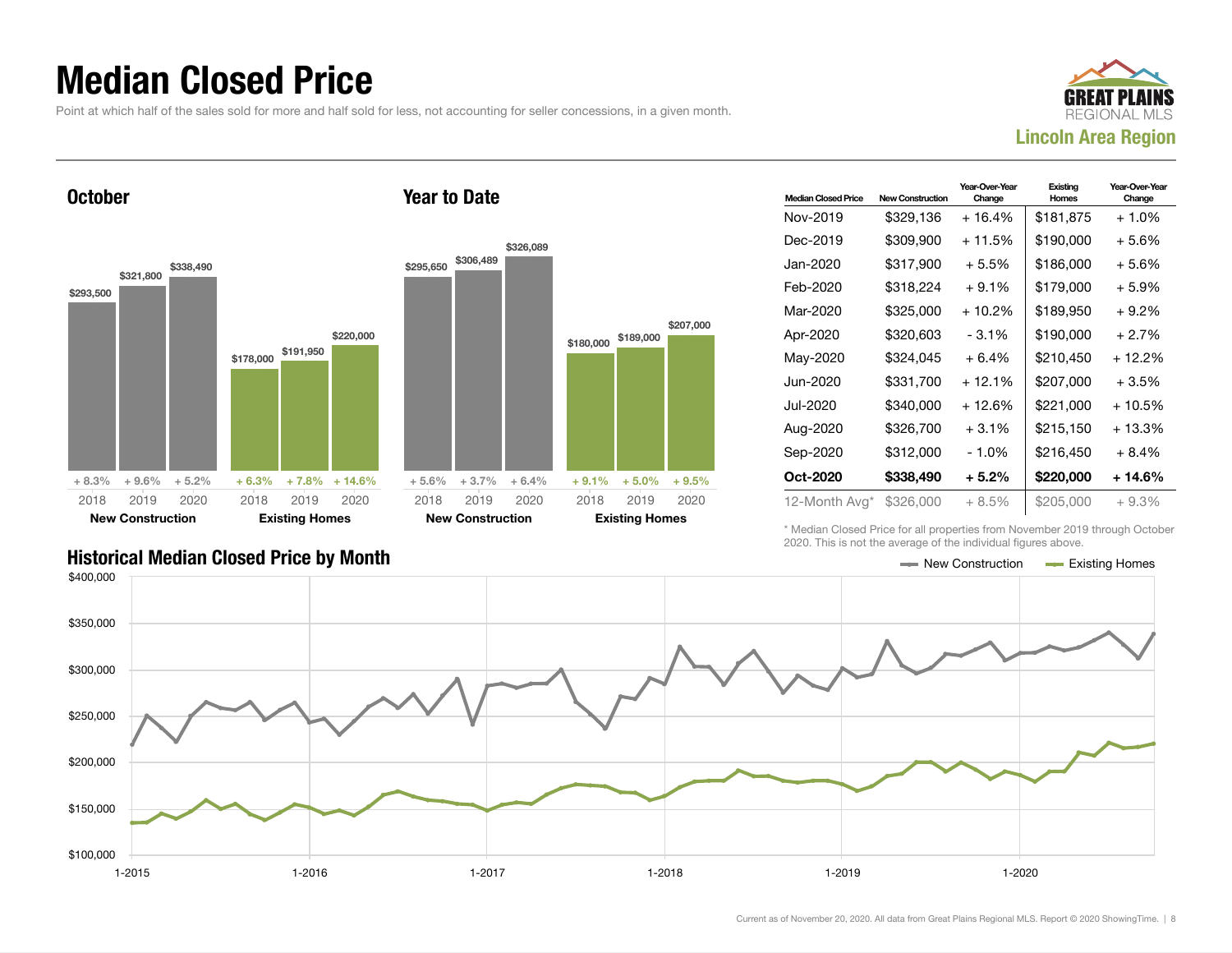#### Average Closed Price

Average sales price for all closed sales, not accounting for seller concessions, in a given month.



**October** 



Year to Date

| <b>Average Closed Price</b> | <b>New Construction</b> | Year-Over-Year<br>Change | Existing<br>Homes | Year-Over-Year<br>Change |
|-----------------------------|-------------------------|--------------------------|-------------------|--------------------------|
| Nov-2019                    | \$334,748               | $+13.2%$                 | \$213,595         | $+2.5%$                  |
| Dec-2019                    | \$319,329               | $+4.2%$                  | \$221,301         | $+9.1%$                  |
| Jan-2020                    | \$322,662               | $+7.9%$                  | \$209,003         | $+2.7%$                  |
| Feb-2020                    | \$325,817               | $+9.2\%$                 | \$216,071         | $+7.9%$                  |
| Mar-2020                    | \$351,810               | + 12.6%                  | \$215,549         | $+4.3%$                  |
| Apr-2020                    | \$338,215               | $+5.5%$                  | \$222,193         | $+7.4%$                  |
| May-2020                    | \$323,864               | $+2.6%$                  | \$232,358         | $+6.2%$                  |
| Jun-2020.                   | \$344.026               | $+5.8\%$                 | \$229,136         | - 7.0%                   |
| Jul-2020                    | \$346,776               | $+9.9%$                  | \$250,448         | + 12.3%                  |
| Aug-2020                    | \$335,363               | $+7.3%$                  | \$252,996         | $+14.7%$                 |
| Sep-2020                    | \$330.741               | $+2.1%$                  | \$252,747         | $+9.3%$                  |
| Oct-2020                    | \$340,870               | $+1.0\%$                 | \$249,923         | + 13.2%                  |
| 12-Month Avg*               | \$335,838               | $+7.1%$                  | \$233,797         | $+7.2\%$                 |

\* Average Closed Price for all properties from November 2019 through October 2020. This is not the average of the individual figures above.

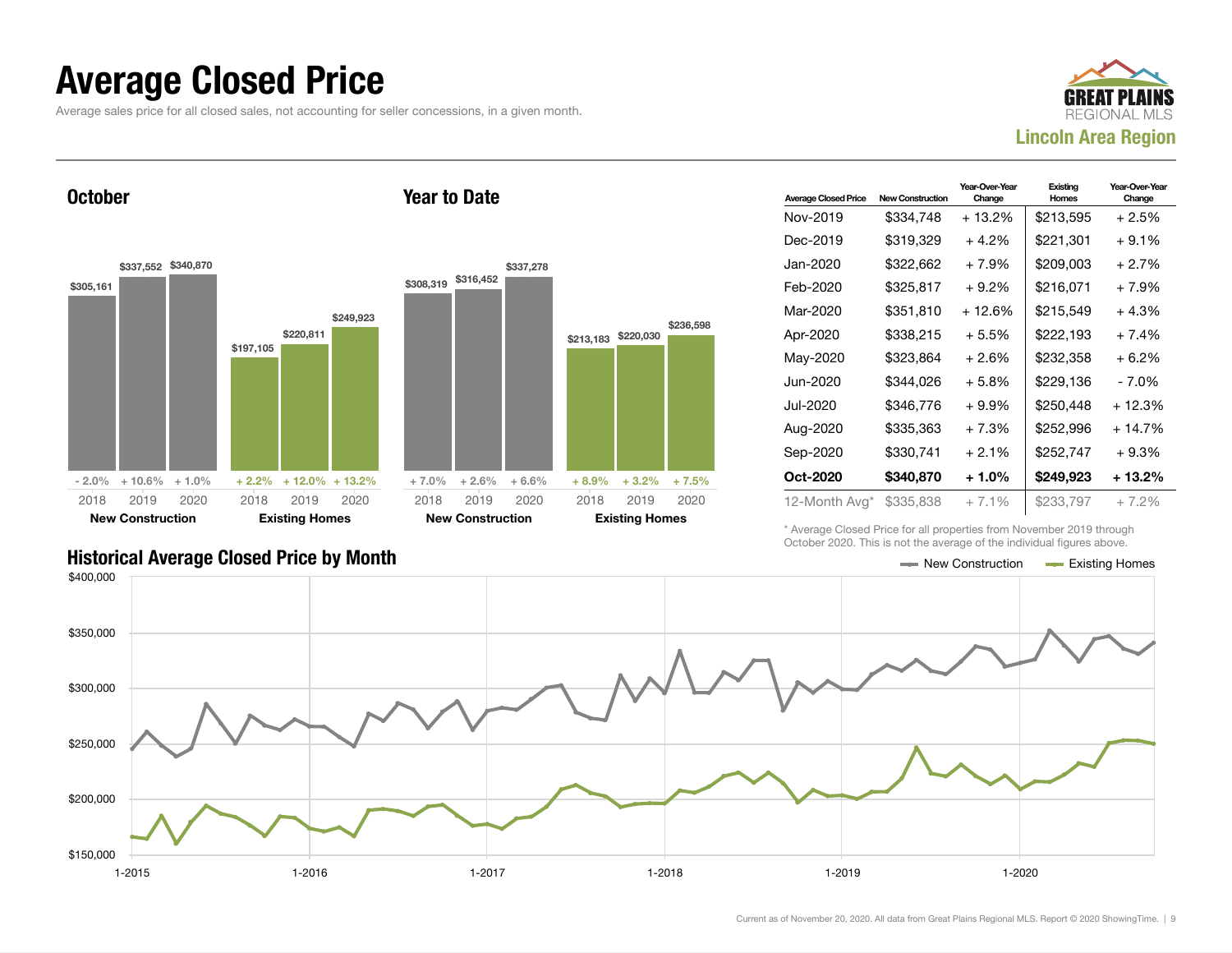## Percent of List Price Received

Percentage found when dividing a property's sales price by its most recent list price, then taking the average for all properties sold in a given month, not accounting for seller concessions.



Year-Over-Year

**Existing** 

Pct. of List Price **October** 101.1% 100.4% 101.3%  $+ 0.9\%$  - 0.7% + 0.9% 97.9% 98.2% 100.6%  $-0.6\%$   $+0.3\%$   $+2.4\%$ 2018 New Construction 2019 2020 2018 Existing Homes 2019 2020 Year to Date 100.7% 100.6% 100.6% + 0.3% - 0.1% 0.0% 99.0% 98.5% 99.8%  $+ 0.4\% - 0.5\% + 1.3\%$ 2018 New Construction 2019 2020 2018 Existing Homes 2019 2020

| <b>Historical Percent of List Price Received by Month</b> | — New Construction | <b>Existing Homes</b> |
|-----------------------------------------------------------|--------------------|-----------------------|

| Received      | <b>New Construction</b> | Change   | Homes  | Change   |
|---------------|-------------------------|----------|--------|----------|
| Nov-2019      | 100.6%                  | $+0.9%$  | 97.9%  | $+0.1\%$ |
| Dec-2019      | 100.6%                  | $+0.4%$  | 97.8%  | + 0.5%   |
| Jan-2020      | 100.3%                  | $+0.1%$  | 97.5%  | $-0.2%$  |
| Feb-2020      | 101.0%                  | $+0.5%$  | 97.6%  | $-0.1%$  |
| Mar-2020      | 101.5%                  | $+1.0%$  | 98.9%  | $+0.9\%$ |
| Apr-2020      | 100.9%                  | $+0.4%$  | 99.3%  | $+0.9%$  |
| May-2020      | 100.0%                  | $-1.3%$  | 99.4%  | $-0.1%$  |
| Jun-2020      | 100.2%                  | $-0.7%$  | 99.9%  | $+0.5%$  |
| Jul-2020      | 100.2%                  | $0.0\%$  | 100.5% | $+1.6%$  |
| Aug-2020      | 100.9%                  | $+0.8%$  | 100.9% | $+2.5%$  |
| Sep-2020      | 100.4%                  | $-0.8\%$ | 100.6% | + 2.3%   |
| Oct-2020      | 101.3%                  | $+0.9%$  | 100.6% | $+2.4%$  |
| 12-Month Avg* | 100.6%                  | $+0.1\%$ | 99.5%  | $+1.1%$  |

Year-Over-Year

\* Pct. of List Price Received for all properties from November 2019 through October 2020. This is not the average of the individual figures above.

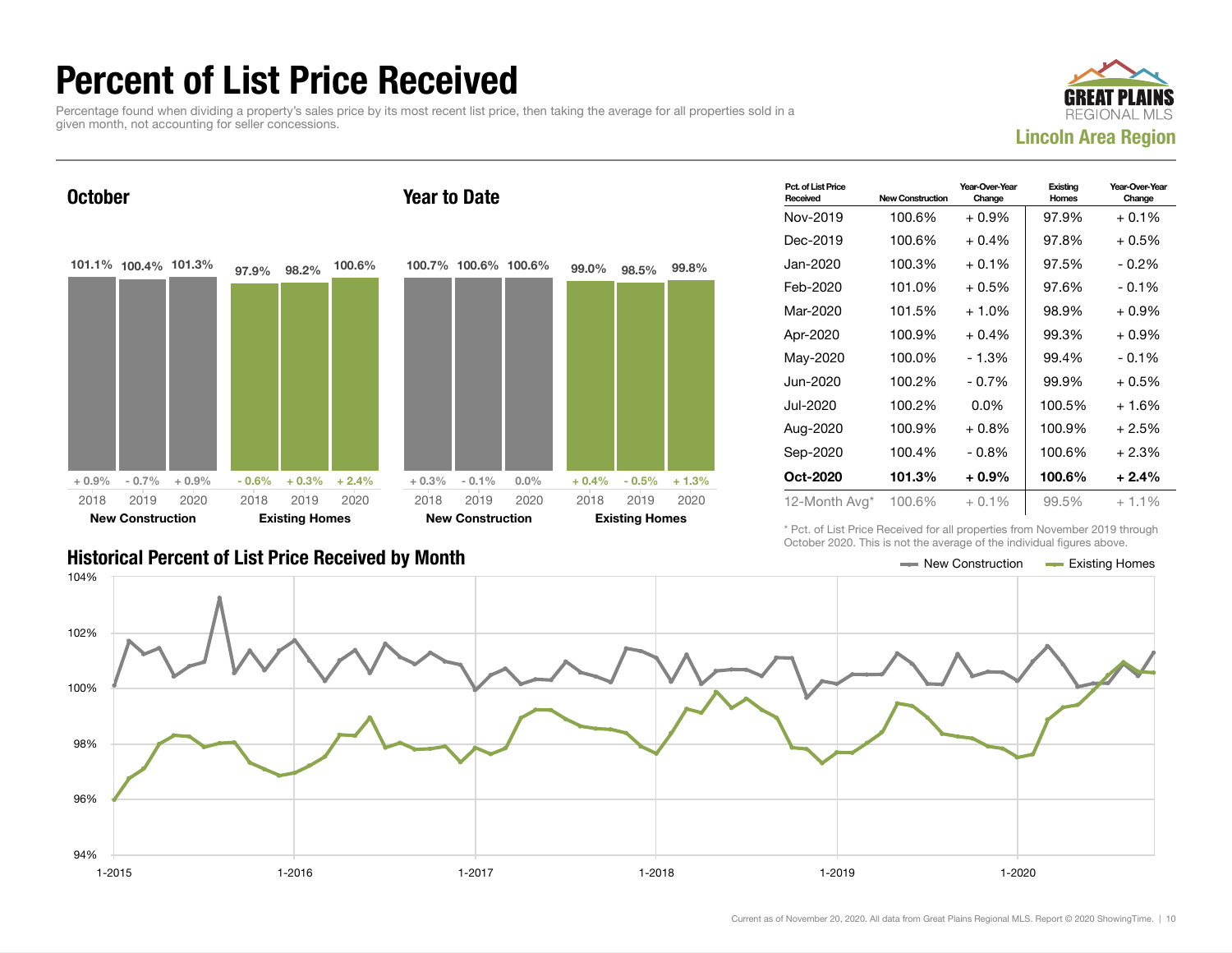## Housing Affordability Index

This index measures housing affordability for the region. For example, an index of 120 means the median household income is 120% of what is necessary to qualify for the median-priced home under prevailing interest rates. A higher number means greater affordability.





| <b>Affordability Index</b> | <b>New Construction</b> | Year-Over-Year<br>Change | Existing<br>Homes | Year-Over-Year<br>Change |
|----------------------------|-------------------------|--------------------------|-------------------|--------------------------|
| Nov-2019                   | 103                     | $0.0\%$                  | 186               | + 15.5%                  |
| Dec-2019                   | 109                     | - 3.5%                   | 178               | $+1.7%$                  |
| Jan-2020                   | 108                     | $+3.8\%$                 | 184               | + 2.8%                   |
| Feb-2020                   | 109                     | $0.0\%$                  | 194               | $+2.6%$                  |
| Mar-2020                   | 107                     | $-1.8%$                  | 183               | $-1.1\%$                 |
| Apr-2020                   | 110                     | $+12.2%$                 | 185               | $+5.7%$                  |
| May-2020                   | 109                     | $+2.8%$                  | 169               | $-2.3%$                  |
| Jun-2020                   | 108                     | $-0.9\%$                 | 173               | $+6.8%$                  |
| Jul-2020                   | 105                     | - 3.7%                   | 162               | - 1.8%                   |
| Aug-2020                   | 109                     | $0.0\%$                  | 166               | $-8.8%$                  |
| Sep-2020                   | 114                     | $+5.6%$                  | 165               | - 3.5%                   |
| Oct-2020                   | 106                     | $-0.9\%$                 | 162               | - 10.0%                  |
| 12-Month Avg               | 108                     | $+0.9\%$                 | 176               | $+0.6%$                  |

#### Historical Housing Affordability Index by Month New Construction Existing Homes

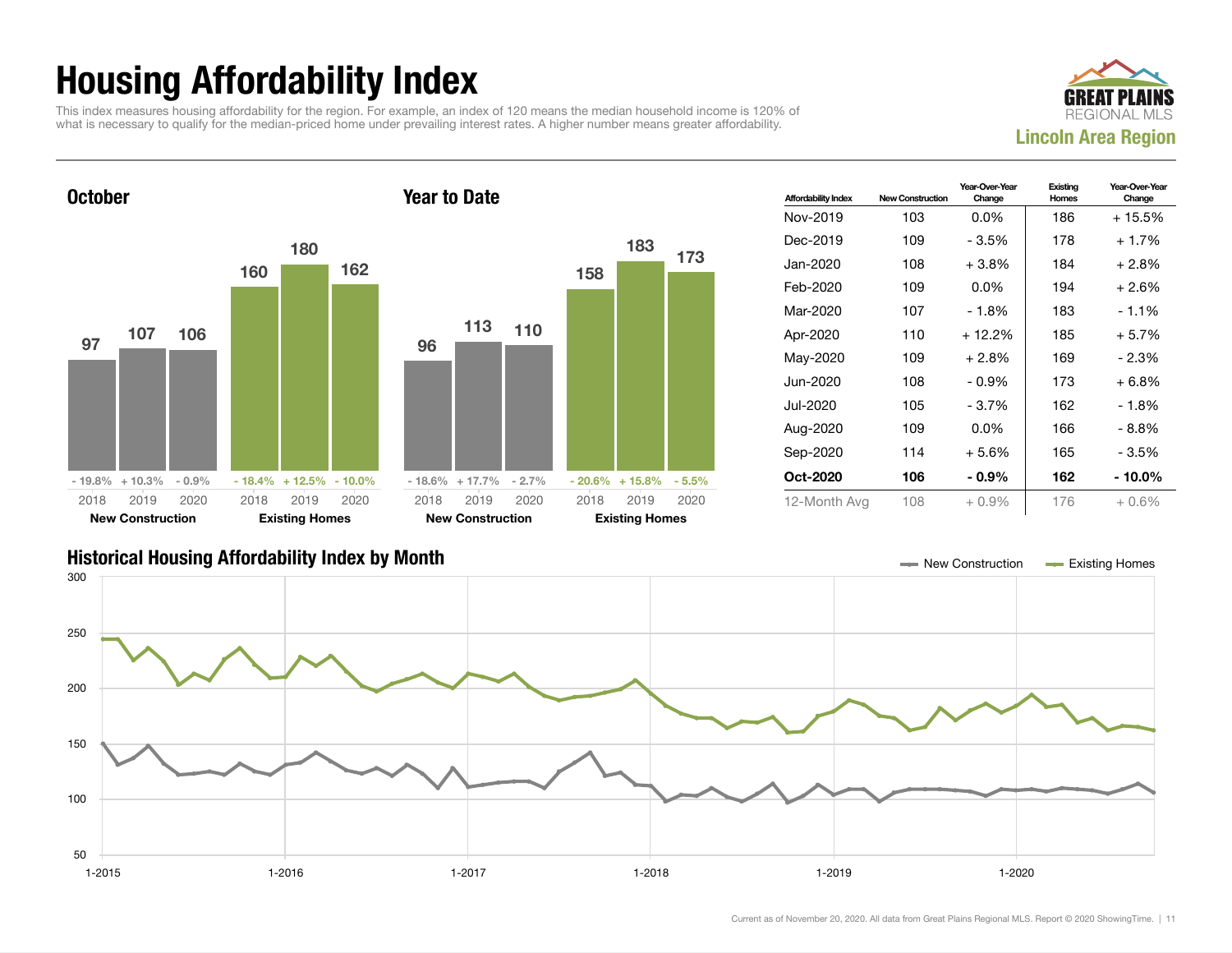### Inventory of Homes for Sale

The number of properties available for sale in active status at the end of a given month.





#### Historical Inventory of Homes for Sale by Month New Construction Existing Homes

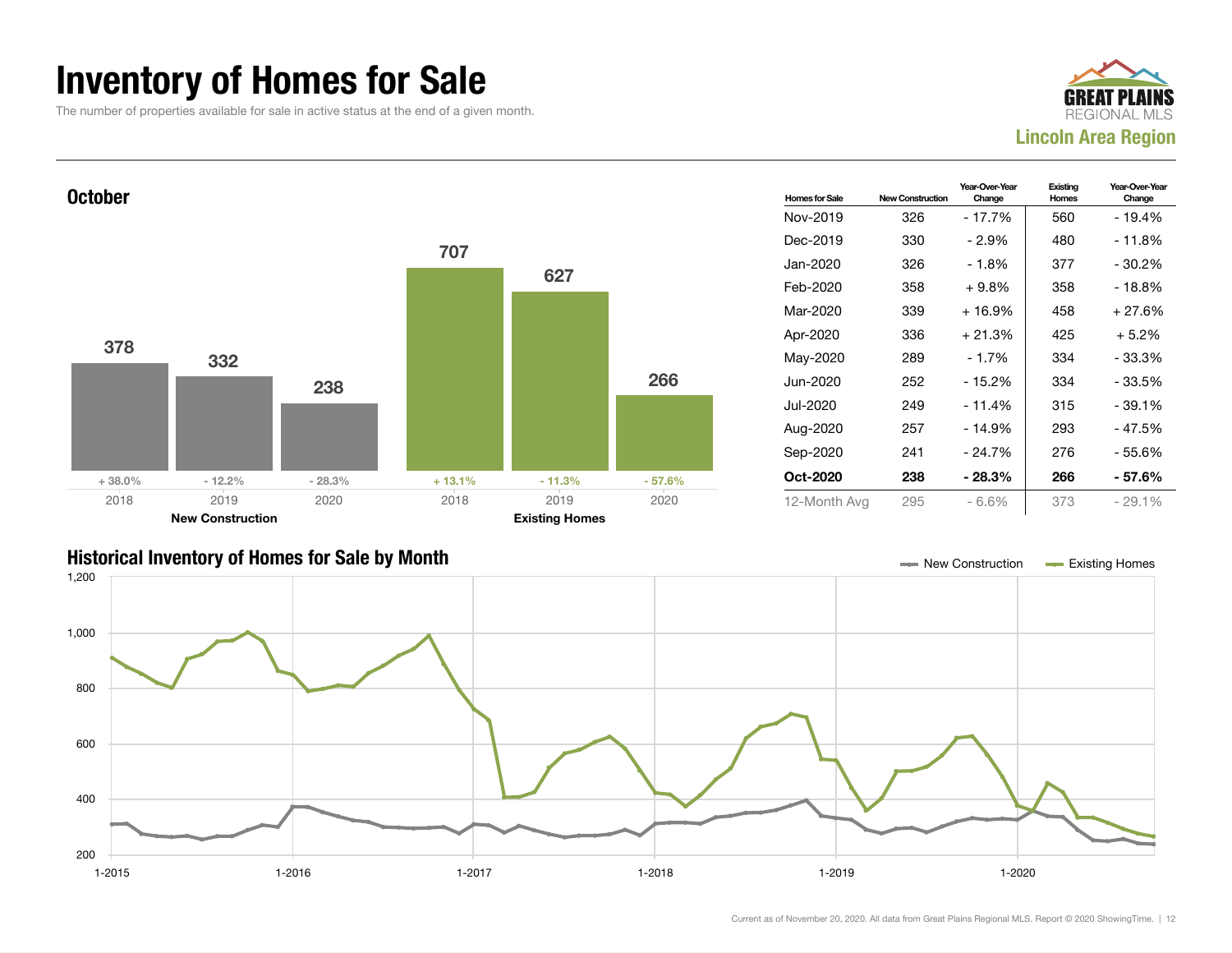## Months Supply of Inventory

The inventory of homes for sale at the end of a given month, divided by the average monthly pending sales from the last 12 months.





| <b>Historical Months Supply of Inventory by Month</b> | — New Construction | Existing Homes |
|-------------------------------------------------------|--------------------|----------------|

| <b>Months Supply</b> | <b>New Construction</b> | Year-Over-Year<br>Change | Existing<br>Homes | Year-Over-Year<br>Change |  |
|----------------------|-------------------------|--------------------------|-------------------|--------------------------|--|
| Nov-2019             | 5.9                     | $-3.3%$                  | 1.6               | $-27.3%$                 |  |
| Dec-2019             | 6.0                     | $+15.4%$                 | 1.4               | - 17.6%                  |  |
| Jan-2020             | 6.2                     | $+26.5%$                 | 1.1               | - 35.3%                  |  |
| Feb-2020             | 6.5                     | + 32.7%                  | 1.0               | - 28.6%                  |  |
| Mar-2020             | 6.1                     | +35.6%                   | 1.3               | $+18.2%$                 |  |
| Apr-2020             | 6.1                     | $+41.9%$                 | 1.2               | $0.0\%$                  |  |
| May-2020             | 5.0                     | $+6.4%$                  | 1.0               | $-33.3%$                 |  |
| Jun-2020             | 4.2                     | $-14.3%$                 | 0.9               | $-40.0\%$                |  |
| Jul-2020             | 4.0                     | $-18.4%$                 | 0.9               | - 43.8%                  |  |
| Aug-2020             | 3.9                     | $-27.8%$                 | 0.8               | - 52.9%                  |  |
| Sep-2020             | 3.6                     | $-36.8%$                 | 0.7               | $-61.1%$                 |  |
| Oct-2020             | 3.4                     | - 43.3%                  | 0.7               | - 63.2%                  |  |
| 12-Month Avg*        | 5.1                     | $-1.0%$                  | 1.1               | $-33.7\%$                |  |

\* Months Supply for all properties from November 2019 through October 2020. This is not the average of the individual figures above.